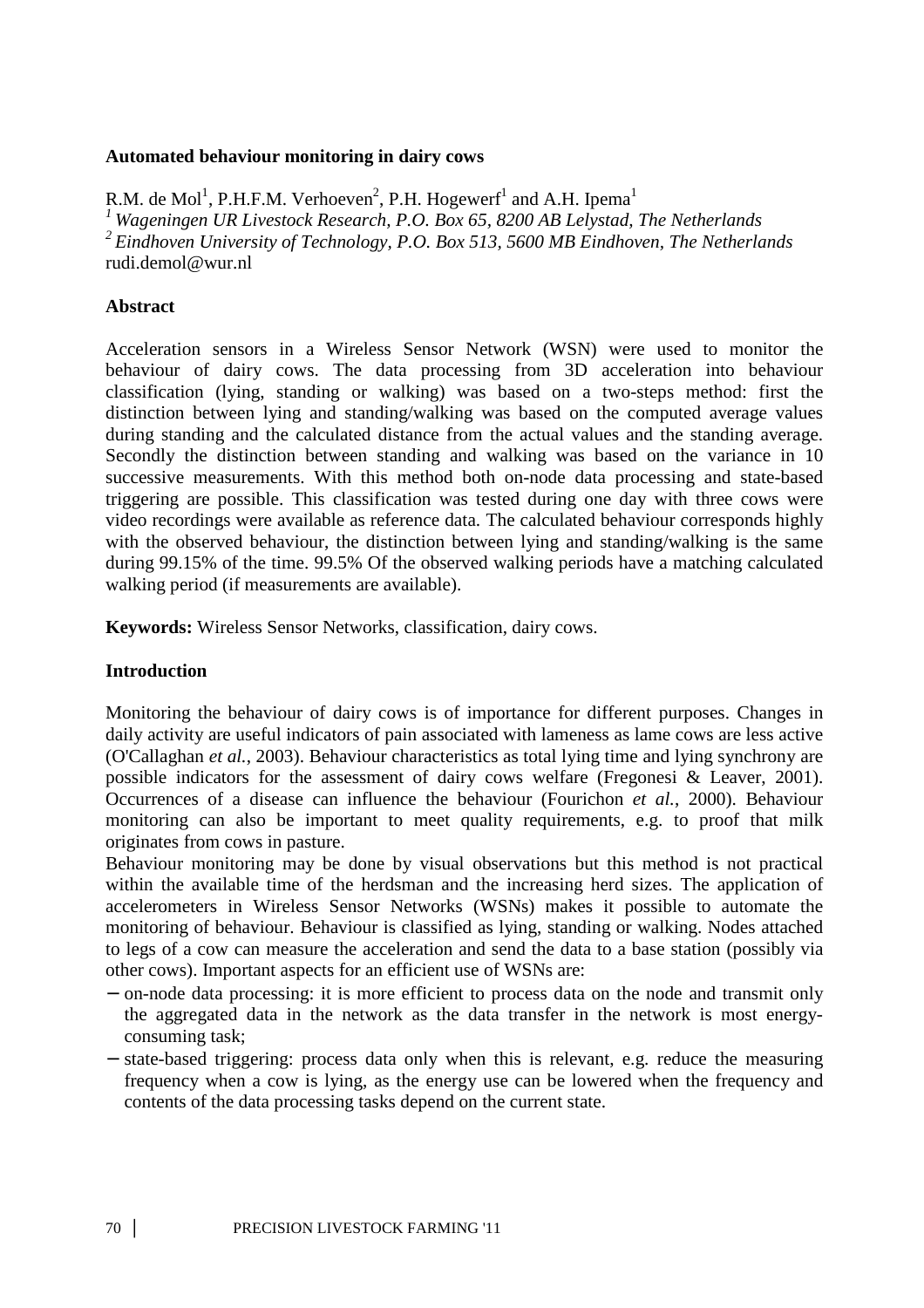The objective of this paper is to describe a method for behaviour classification in dairy cows that is suitable for on-node data processing and for state-based triggering in a WSN, and to describe the test results.

These results originate from the WASP project ('Wirelessly Accessible Sensor Populations', www.wasp-project.org), where possible applications of WSNs have been investigated. One of the two chosen scenarios in the WASP project was: 'Detection of health problems with focus on claw health and locomotion' (De Mol *et al.*, 2007, Lokhorst *et al.*, 2008).

## **Material and methods**

The acceleration data were collected at the experimental farm "Waiboerhoeve" of Wageningen UR in Lelystad (The Netherlands). A part of the cubicles stall was fenced off and three Holstein-Friesian cows were kept in that part during one day (Figure 1). Each cow was equipped with two nodes: one at the right hind leg and one at the left hind leg (Table 1). The acceleration was measured with 50 Hz in three dimensions: X, Y and Z. Ten successive acceleration measurements comprise one message. The nodes could transmit their messages to four static nodes and one base node in an observation room on the first floor of the stable building. Video data were recorded with three cameras (with fixed position). The video recordings were analysed with dedicated software (Noldus Observer, www.noldus.com) to record the true behaviour of the cows. The observed behaviour was compared with the calculated behaviour based on the acceleration data.



*Figure 1. Overview of the situation in the barn during the experimental period.*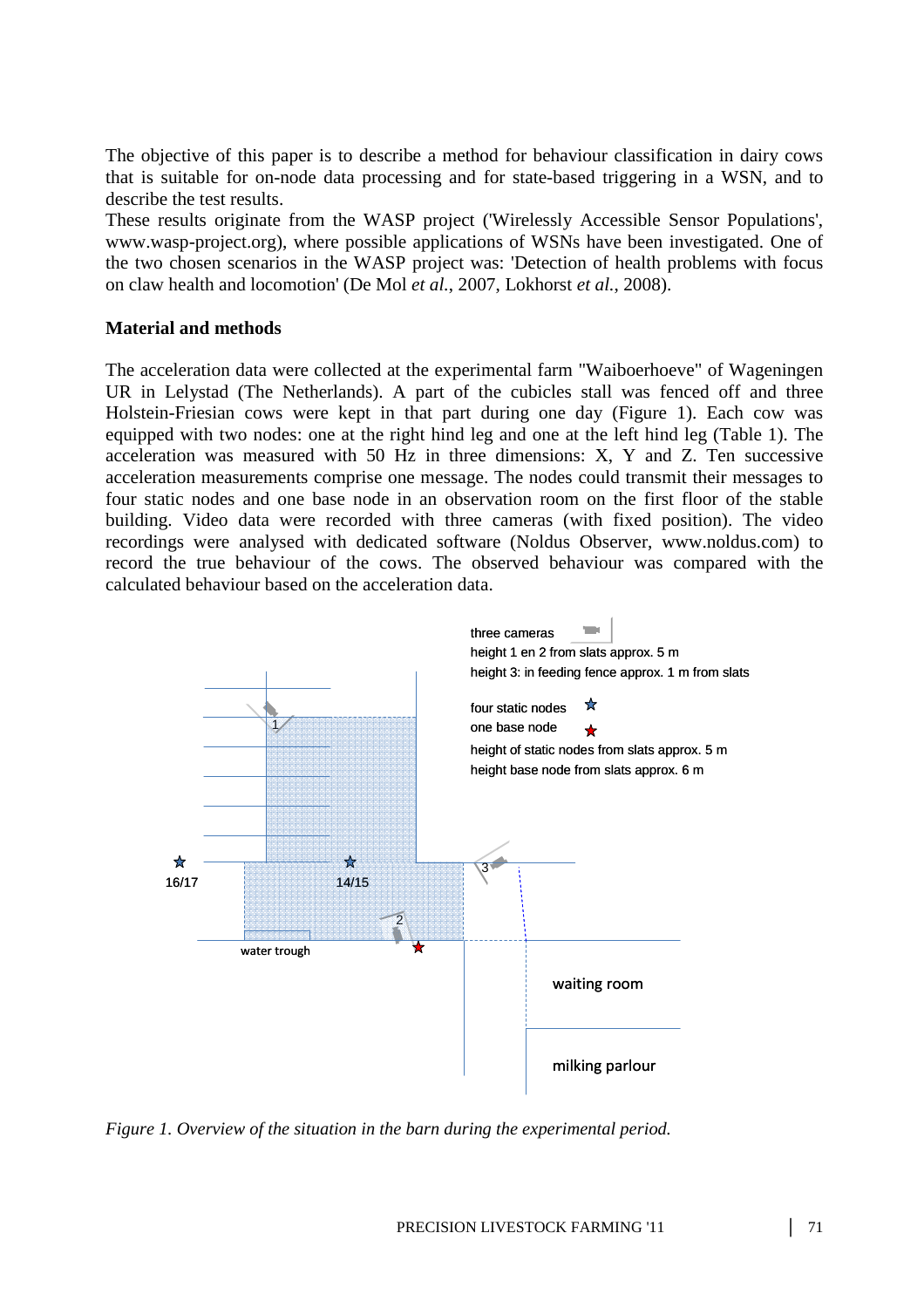| Table 1. Cows and nodes involved in the experiment. |  |  |
|-----------------------------------------------------|--|--|
|                                                     |  |  |

| Nr | $\text{Cow ID}$ | <b>Characteristics</b>      | Node at left hind leg | Node at right hind leg |
|----|-----------------|-----------------------------|-----------------------|------------------------|
|    | 3246            | Spotted cow marked with a X | 105                   | 106                    |
|    | 32.72           | Black cow marked with a I   | 101                   | 102                    |
|    | 3830.           | Spotted cow marked with a O | 103                   | 104                    |

The measured acceleration is used to calculate the behaviour, classified as lying, standing or walking. This is done with a two-steps method:

First a distinction is made between lying and standing/walking. Therefore the accelerometers were used as tilt sensors. If the cow is not accelerating, the only influence is the gravity. This influence will be zero when the sensor is perpendicular to the gravity; a changing value reflects the turning of the sensor in the gravity field. It is possible to calculate the angle when the acceleration sensors are calibrated (as in de Mol *et al.*, 2009a), but here a method is used that does not rely on calibration. The acceleration sensor has limited freedom when the cow is standing (or walking). The range of measurements is small when the leg is vertical. The sensor has a wider range when the cow is lying as the leg can point in any direction then. It is assumed that the variance of the acceleration values is small during standing and the actual values are close to the average values. For any measurement a distinction can then be made between lying and standing by calculating the Euclidian distance with the average values. The behaviour is classified as standing/walking when the distance is below a threshold; the behaviour is lying when the distance is above a threshold. The value of this lying/standing threshold depends on the measurement units and has to be set in practical circumstances.

Secondly, when a cow is standing/walking the distinction between standing and walking is based on the fact that the sensor hardly moves during standing. The behaviour is classified as walking when the variance of ten successive measurements in one or more dimensions is above a threshold and the behaviour is classified as standing otherwise. The value of the standing/walking threshold also has to be chosen.

# **Results**

# Observed behaviour

Observations were done on 20 May 2010, starting at 9.00 hr in the morning and ended around 16.00 hr after milking. A still of the video is shown in Figure 2.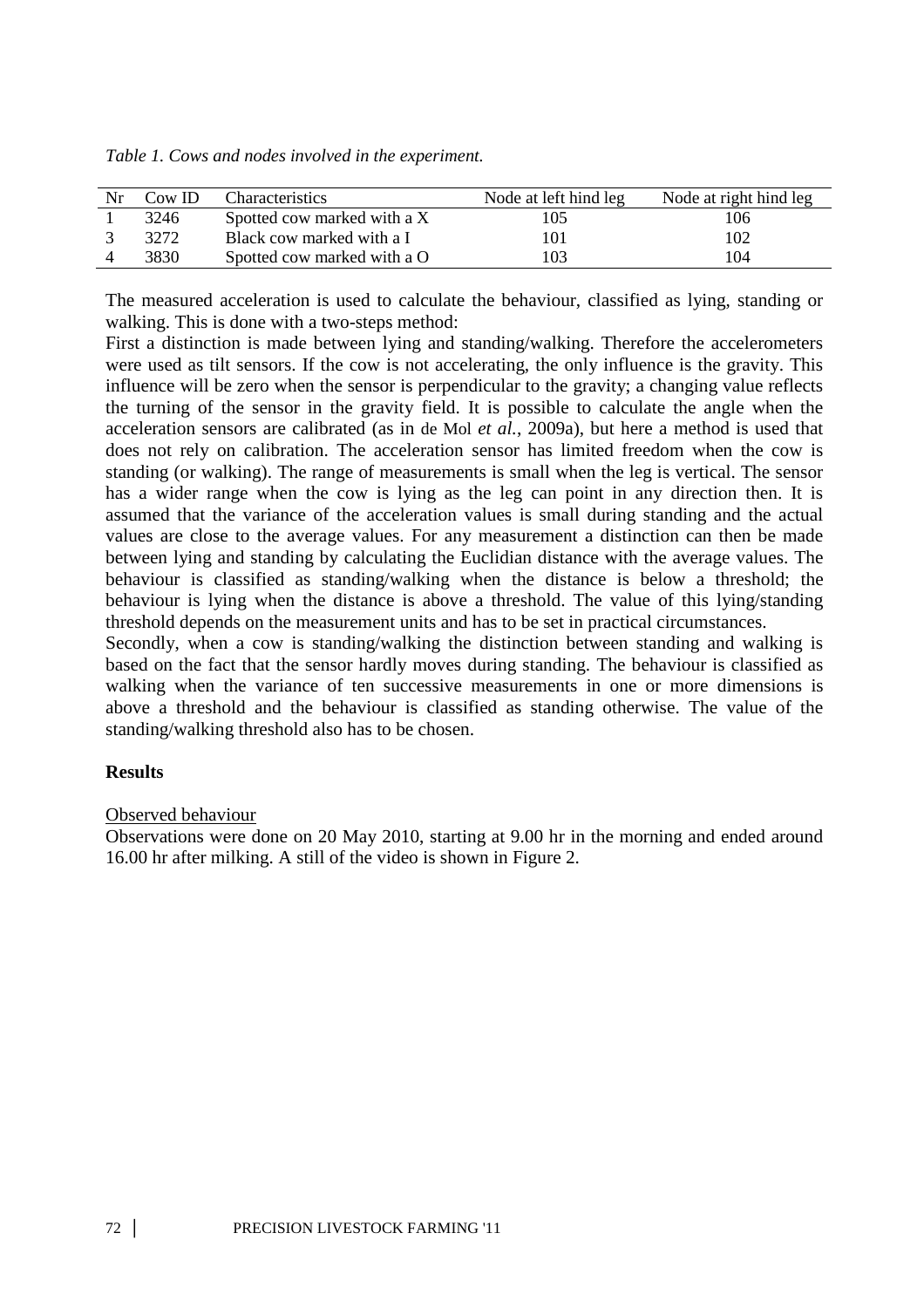

*Figure 2. Still of the video recording from Camera 1 at 9:01 hr: the three cows in the right part of the boxes are object of research: Cow 3272 is lying, Cow 3246 is standing in a cubicle and Cow 3820 is standing at the feeding fence.* 

The results of the analysis of the video recordings from 10:00 hr till 11:00 hr with the Noldus Observer software are depicted in Figure 3.

|                                                                               | Time (-H:mm:ss.DD)                                  |                |                |                |                |                |                |                |              |
|-------------------------------------------------------------------------------|-----------------------------------------------------|----------------|----------------|----------------|----------------|----------------|----------------|----------------|--------------|
|                                                                               | [Elapsed]                                           | $+0.00,00.000$ | $+0.10.00.000$ | $+0.20.00.000$ | $+0.30:00.000$ | $+0.40:00.000$ | $+0.50:00.000$ | $+1:00:00.000$ | 10:00:00.000 |
| Observation 10-11hr<br><b>Selection Result 1</b><br>Event log0003<br>Cow 3830 | Cow behaviour group<br>Lying<br>Standing<br>Walking |                |                |                |                |                |                |                |              |
| Observation10-11hr<br><b>Selection Result 1</b><br>Event log0001<br>Cow 3272  | Cow behaviour group<br>Standing<br>Walking          |                |                |                |                |                |                |                |              |
| Observation10-11hr<br><b>Selection Result 1</b><br>Event log0002<br>Cow 3246  | Cow behaviour group<br>Lying<br>Standing<br>Walking |                |                |                |                |                |                |                |              |

*Figure 3. Visualization of the analysis of the video recordings between 10:00 and 11:00 hr of Cow 3830 (upper), 3272 (middle) and 2346 (lower); for each cow the white middle bar represents standing, the higher bar represents lying and the lower outliers represent walking.* 

# Calculated behaviour: lying and standing/walking

The measurements of six nodes have been used to calculate the behaviour of the cows (Table 1). Acceleration was measured with a frequency of 50 Hz, the average value per second was used to calculate the behaviour. As an example the measured values in two dimensions of Node 103 are given in Figure 4. Node 106 stopped functioning after 10:10 hr. The system crashed around 13:15 hr, therefore there is a break in the measurements around that time.

The average value of the acceleration when the cow was observed standing was calculated for each node. For example right lower graph in Figure 4 shows the measured acceleration per second of Node 103 during standing, the average values during standing for the X, Y and Z values were 1818, 2199 and 2468 respectively.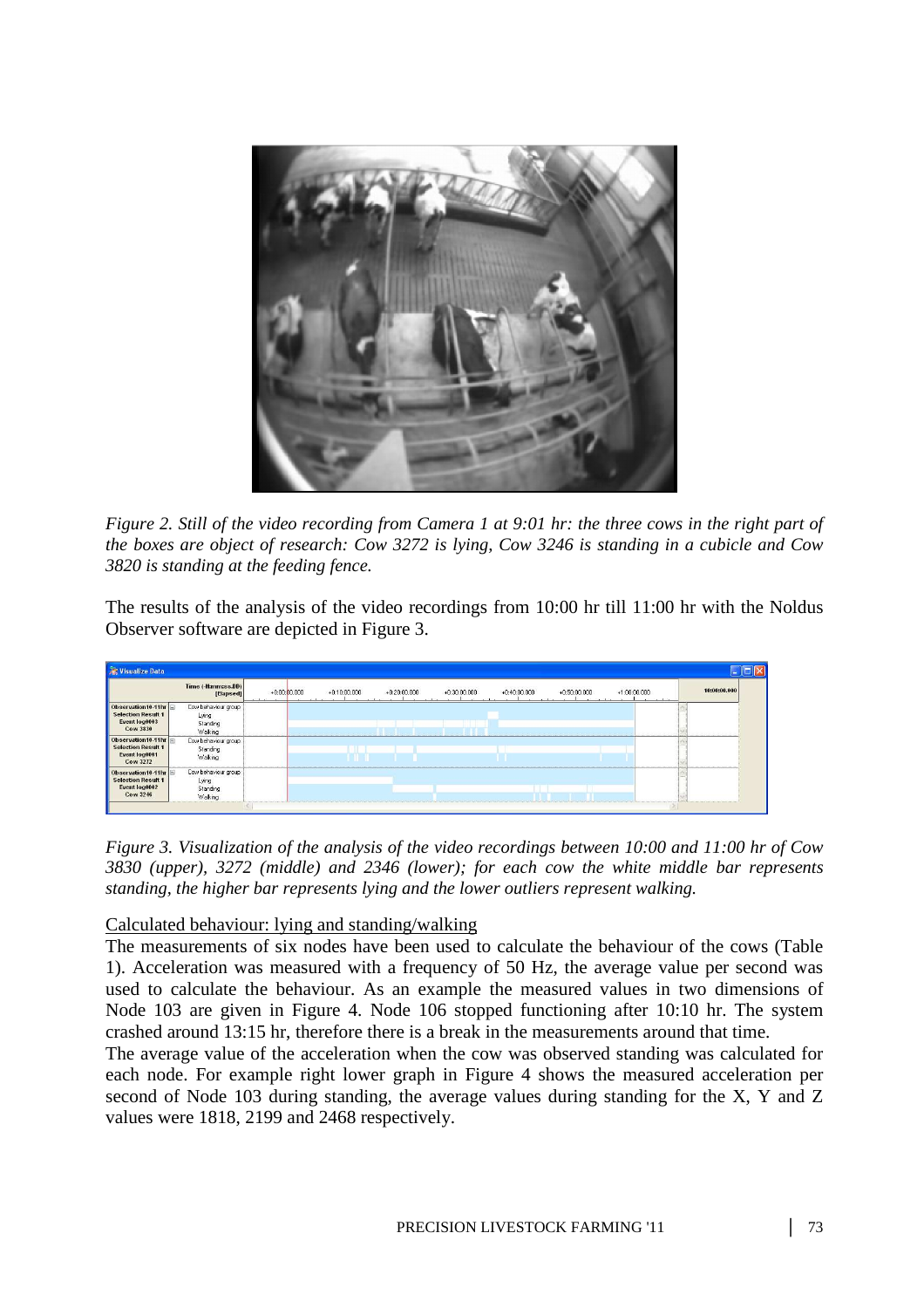

*Figure 4. All measured acceleration values for the Y and Z dimension of Node 103 (upper graph); divided into measurements during lying (lower left graph) and during standing/walking (lower right graph).* 

The calculated behaviour is standing when the Euclidian distance with the average during standing is less than a threshold, otherwise lying. The value of this threshold that has been applied in this research is 300 (for all nodes).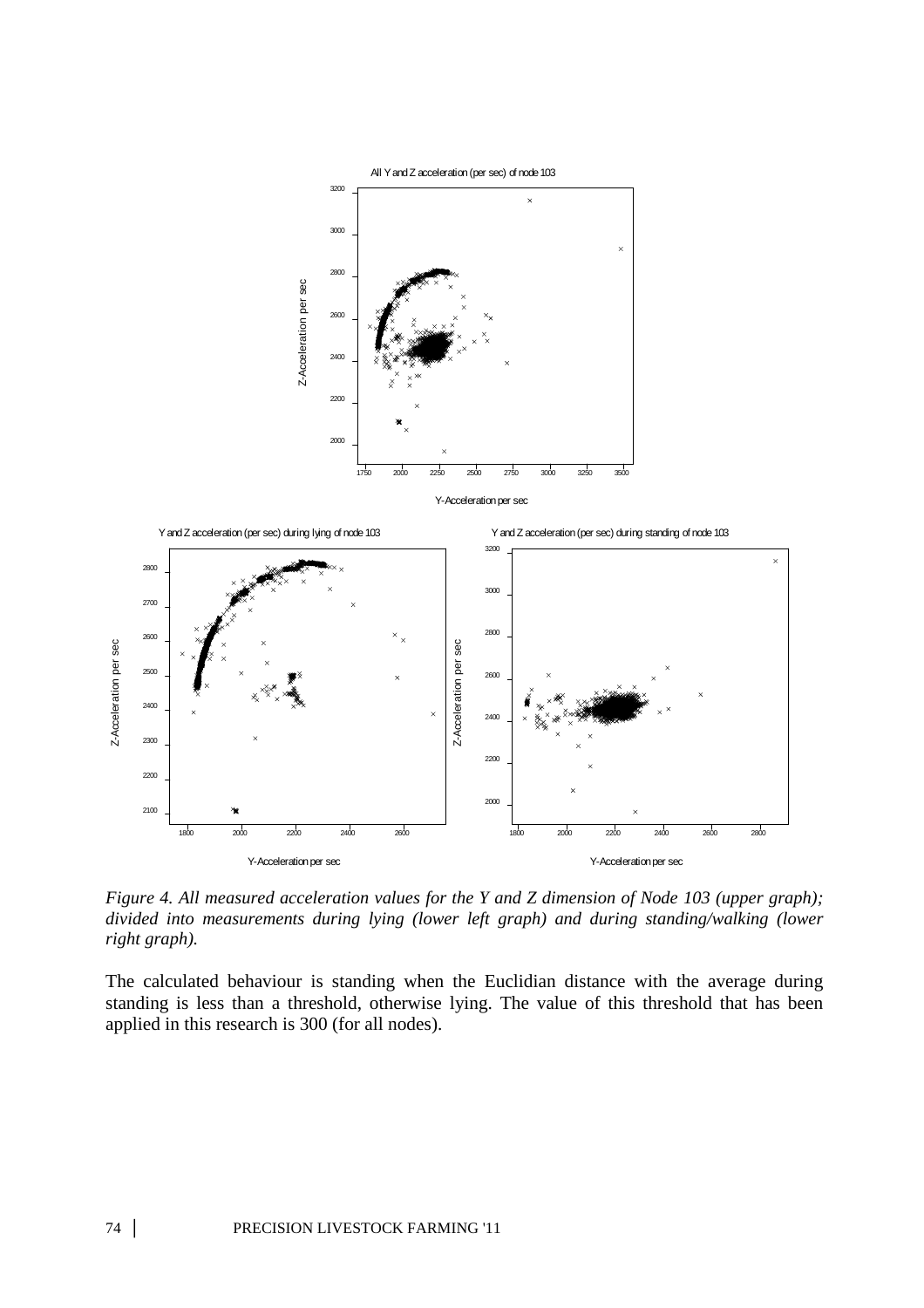Comparison of calculated and observed behaviour: lying and standing/walking

There is a great similarity between the observed and calculated behaviour, as can be seen in Figure 5, 6 and 7. Some small deviations occur when:

− there are outliers in the calculated behaviour where the behaviour is deviating during 1 second; these outliers could be filtered out easily;



*Figure 5. Comparison of observed behaviour of Cow 3246 (upper graph), calculated behaviour of Node 105 attached to the left hind leg of Cow 3246 (middle graph) and calculated behaviour of Node 106 attached to the right hind leg of Cow 3246 (lower graph).* 

- − there are deviations around the moment of behaviour change, the observed moment of change is a few seconds earlier or later than the calculated moment;
- − there are no accelerations measurements available on the moment of behaviour change (e.g. Cow 3830 around 10:40 hr).

Major deviations occur when the sensor is not working properly, e.g. the results of Node 106 after 10:10 hr are unreliable; this node did not function any more after 10:10 hr. The results of the comparison of the observed and calculated behaviour are given in Table 2. From these results, it can be concluded that the calculated behaviour is the same as the observed behaviour in 99.15% of the time. The results of Node 106 are not used in this overall result.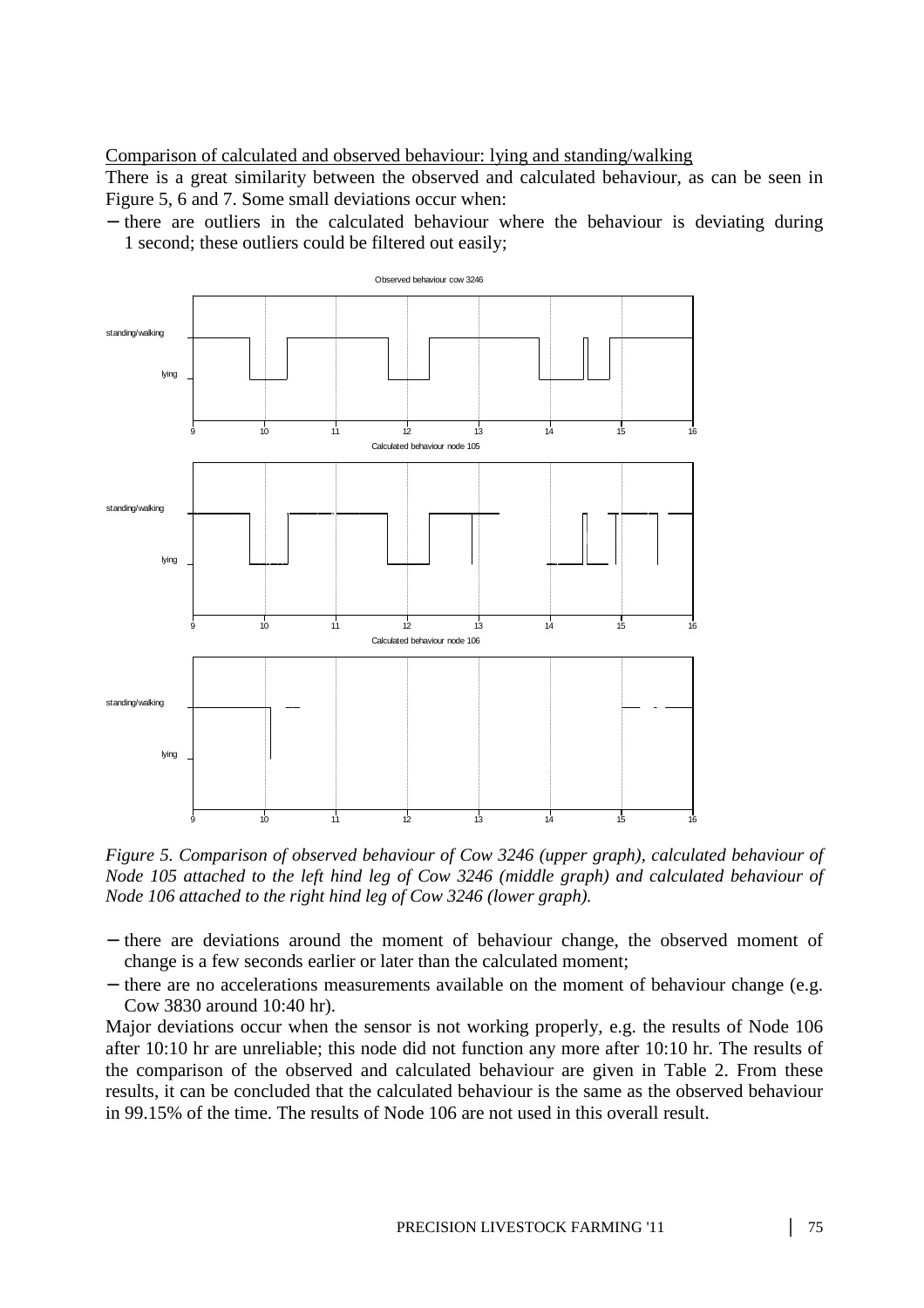

*Figure 6. Comparison of observed behaviour of Cow 3272 (upper graph), calculated behaviour of Node 101 attached to the left hind leg of Cow 3272 (middle graph) and calculated behaviour of Node 102 attached to the right hind leg of Cow 3272 (lower graph).* 

*Table 2. Comparison of observed and calculated lying and standing/walking behaviour (per second) per cow/node.* 

| Cow  | Node          | measurements | calculated | calculated $=$ | calculated $\neq$ | similarity |
|------|---------------|--------------|------------|----------------|-------------------|------------|
|      |               |              | behaviours | observed       | observed          |            |
| 3246 | 105, left     | 22783        | 20121      | 19874          | 247               | 98.8%      |
|      | $106$ , right | 8900         | 6140       | 5178           | 962               | 84.3%      |
| 3272 | 101, left     | 23047        | 17968      | 17870          | 98                | 99.5%      |
|      | $102$ , right | 20578        | 17752      | 17620          | 132               | 99.3%      |
| 3830 | 103, left     | 20921        | 17550      | 17408          | 142               | 99.2%      |
|      | $104$ , right | 22797        | 16976      | 16829          | 147               | 99.1%      |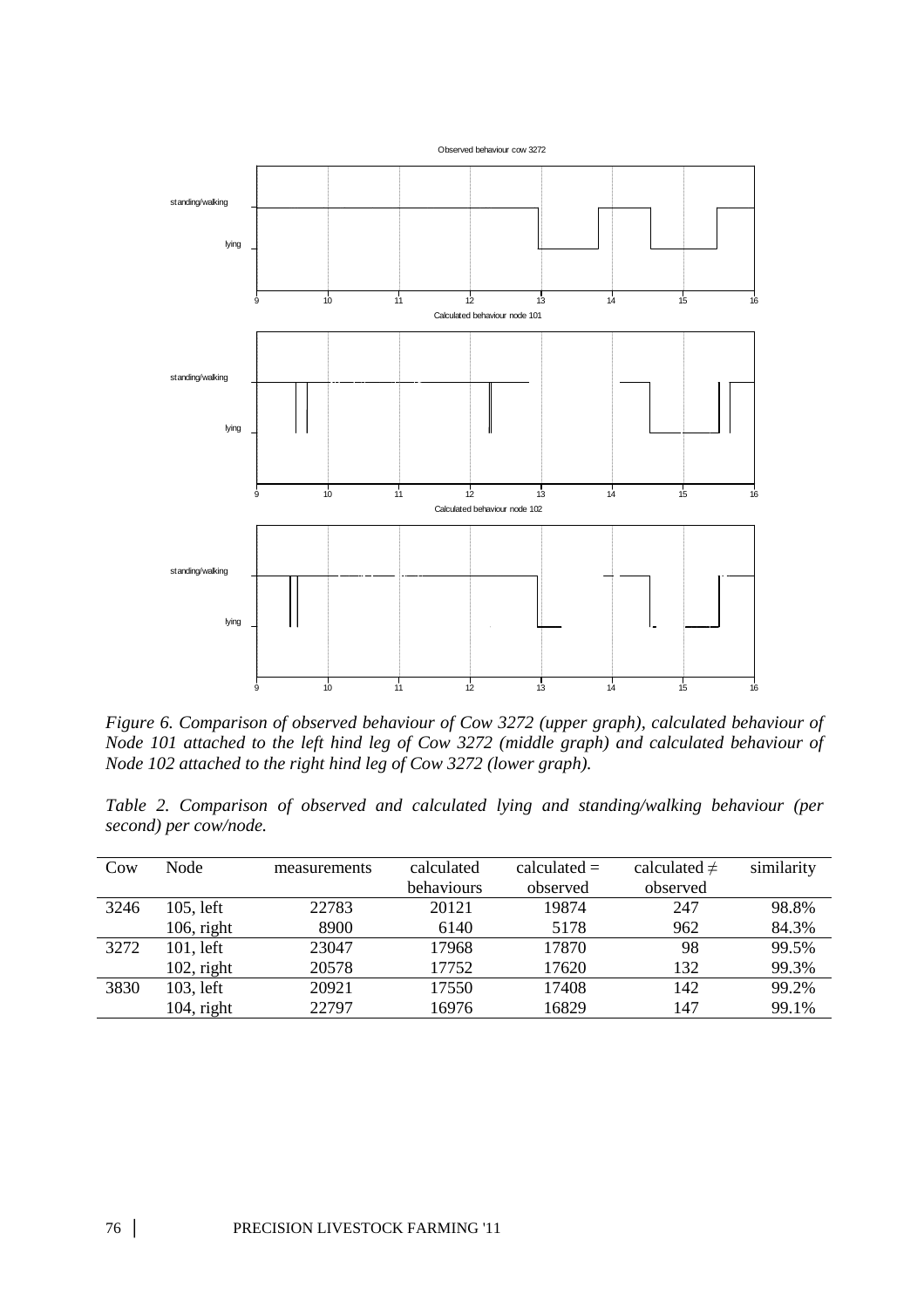

*Figure 7. Comparison of observed behaviour of Cow 3830 (upper graph), calculated behaviour of Node 103 attached to the left hind leg of Cow 3830 (middle graph) and calculated behaviour of Node 104 attached to the right hind leg of Cow 3830 (lower graph).* 

# Calculated behaviour: standing and walking

During standing/walking, the behaviour is subdivided in standing and walking based on the variance of ten successive measurements. The cow is walking when the variance is higher than a threshold (in one or more dimensions), otherwise standing. In this research the applied value for this threshold is 400. The values for standing and walking are averaged per second for the further analysis. An example of the results is given in Figure 8, where the observed and calculated standing and walking behaviour of Cow 3830 during 10 minutes is depicted. The walking values are only included in the analysis when the one-second average exceeds 0.5, that is when walking is detected during a major part of the time.

In general, the observed walking intervals do not overlap with the calculated walking intervals due to imperfect time synchronization. But it is quite easy to match observed walking intervals with calculated walking intervals by shifting the time line a bit.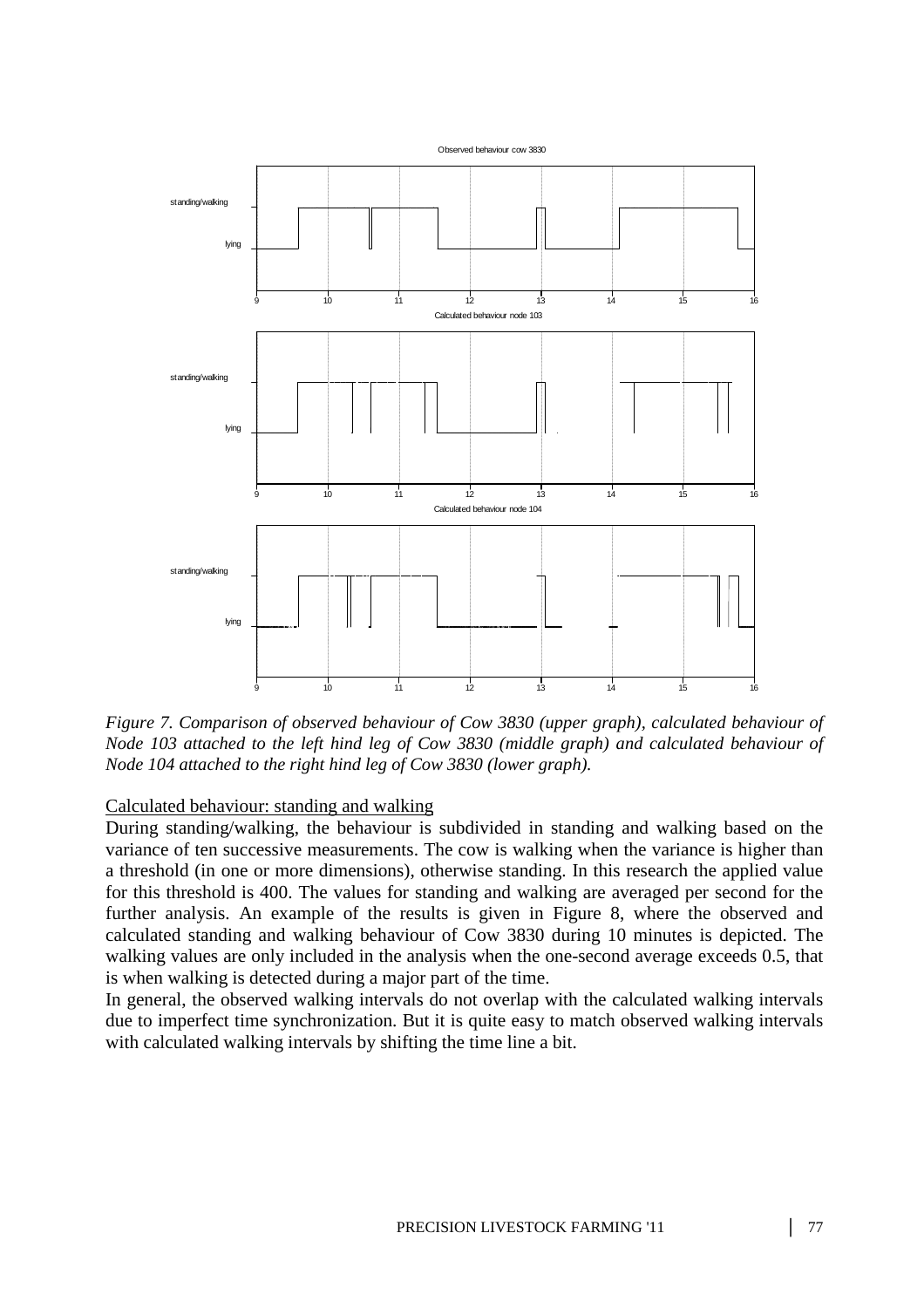

*Figure 8. Comparison of observed standing and walking behaviour of Cow 3830 (first and third graph), calculated behaviour of Node 103 attached to the left hind leg of Cow 3830 (second graph) and calculated behaviour of Node 104 attached to the right hind leg of Cow 3830 (fourth graph), all during a 10 minutes interval from 14:10 till 14:20 hrs. The calculated walking values are averaged per second and a cross is added when the one-second average exceeds 0.5.* 

Comparison of calculated and observed behaviour: standing and walking

Results of the comparison of the observed and calculated standing and walking behaviour are included in Table 3.

In total 151 walking periods have been observed. With the left-side nodes all walking periods match with calculated moving periods if measurements available (there are no measurements available in 13 cases). With the right-side nodes all but one walking periods match (no measurements in 26 cases), there is one non-matching case for Node 104 attached to Cow 3830. So if measurements are available, 99.5% of the observed walking periods have a matching calculated moving period.

There are a lot of moving periods that do not match with an observed walking period. Mostly these are very short intervals. These probably correspond with leg movement during standing (or during the process of lying down or standing up). These non-matching periods may better be classified as 'moving legs' instead of 'walking'.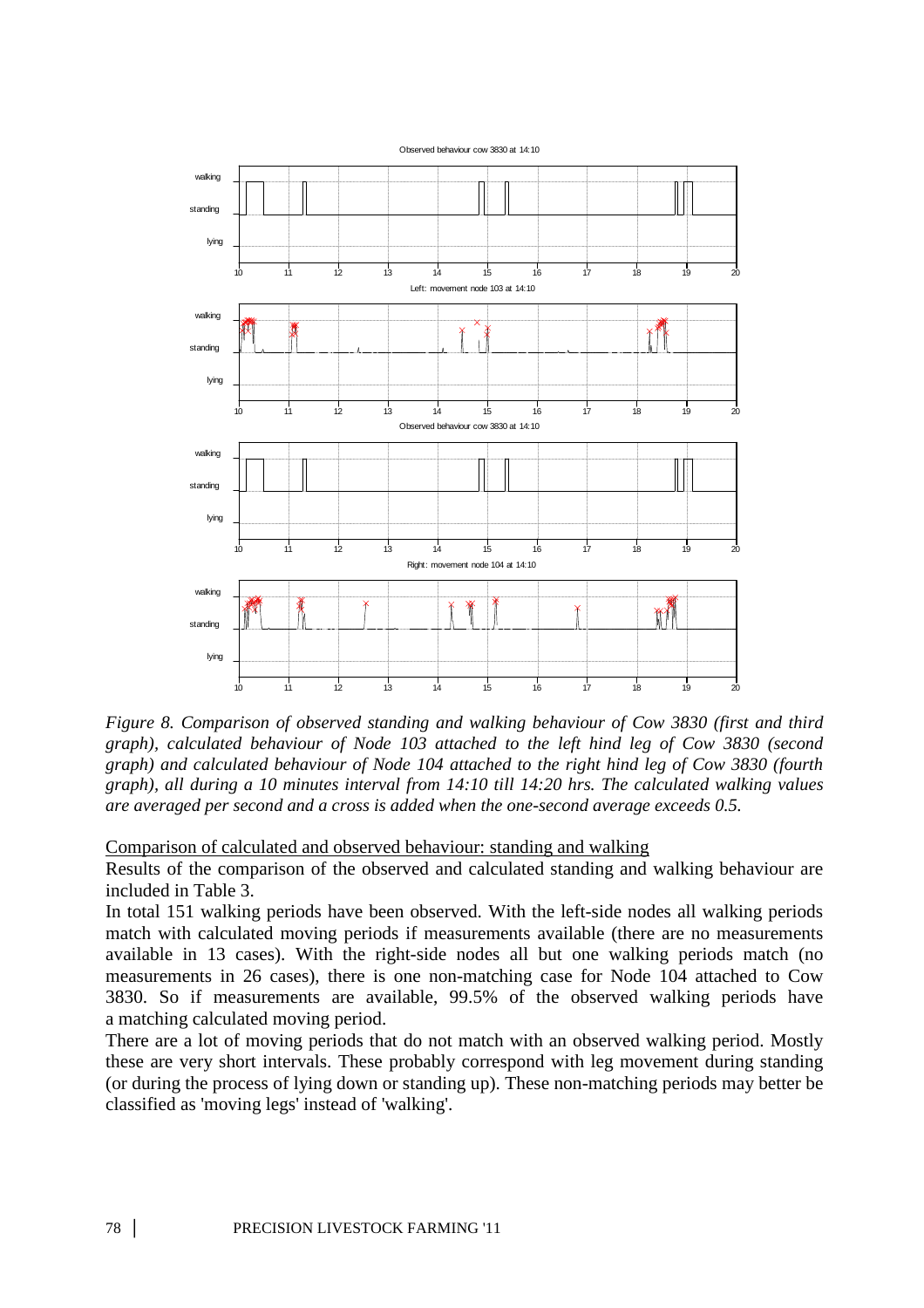The method used is suitable for on-node processing as it needs only one message of ten successive measurements. The results make clear that the method can be used for state-based triggering as moving behaviour is (almost) always detected during walking (and also sometimes during standing).

| Cow  | Node          | percentage of   |        | number of walking periods | number of |                |
|------|---------------|-----------------|--------|---------------------------|-----------|----------------|
|      |               | moving time     | total  | with matching             | without   | calculated     |
|      |               | during standing | number | calculated                | measure-  | moving periods |
|      |               | /walking        |        | walking periods           | ments     | not walking    |
|      |               |                 |        |                           |           |                |
| 3246 | $105$ , left  | 7.2%            | 26     | 19                        | ⇁         | 349            |
|      | $106$ , right | 6.2%            |        | 8                         | 18        | 138            |
| 3272 | $101$ , left  | 4.8%            | 44     | 40                        | 4         | 230            |
|      | $102$ , right | 4.8%            |        | 41                        | 3         | 248            |
| 3830 | 103, left     | 3.0%            | 51     | 49                        | 2         | 35             |
|      | $104$ , right | 4.1%            |        | 45                        |           | 66             |

*Table 3. Comparison of observed and calculated standing and walking behaviour (per second) per cow/node.* 

# **Discussion**

The calculated behaviour is the same as the observed behaviour during most of the time. Small differences can be filtered out (if they last only one second), have less influence (exact time of behaviour change) or were caused by the off-line calculation method. During this experiment the calculations were done off-line, the calculations will be done on node level during practical implementation to reduce the effects of packet loss during signal transmission and to reduce the radio traffic (Lokhorst *et al.*, 2010).

During this experiment the observed behaviour was known and has been used to calculate the average value during standing. This is not possible in practical circumstances. But the average value might as well be calculated during periods when the cow is known to be standing, e.g. during milking or in the waiting room before milking. Therefore this method is also applicable when the observed behaviour is not known.

The nodes were attached to outer side of the hind leg. In practical circumstances, the node might rotate around the leg (to the inner side). This did not happen in this experiment and the effects on behaviour classification are not known yet. This should be studied. The effects will be temporarily if the standing averages are updated regularly (e.g. during each milking).

Defect sensors will give bad behaviour classifications (e.g. Node 106). It will not always be clear when a sensor is defect. This might be solved by determining the trustworthiness of the sensor data (Gomez *et al.*, 2011).

When a cow is walking this can be recognized by the described method to distinguish standing from moving. This relation is one-way: moving is always detected during walking, but moving does not imply walking as there can be other similar leg movements. So this method is suitable for state-based triggering, moving detection can be the starting point of locomotion analysis (de Mol *et al.*, 2009b) as the cow may be walking then.

The time synchronization between the video recordings and the acceleration recordings was a practical problem in this research. Incorrect timing leads to false behaviour classifications